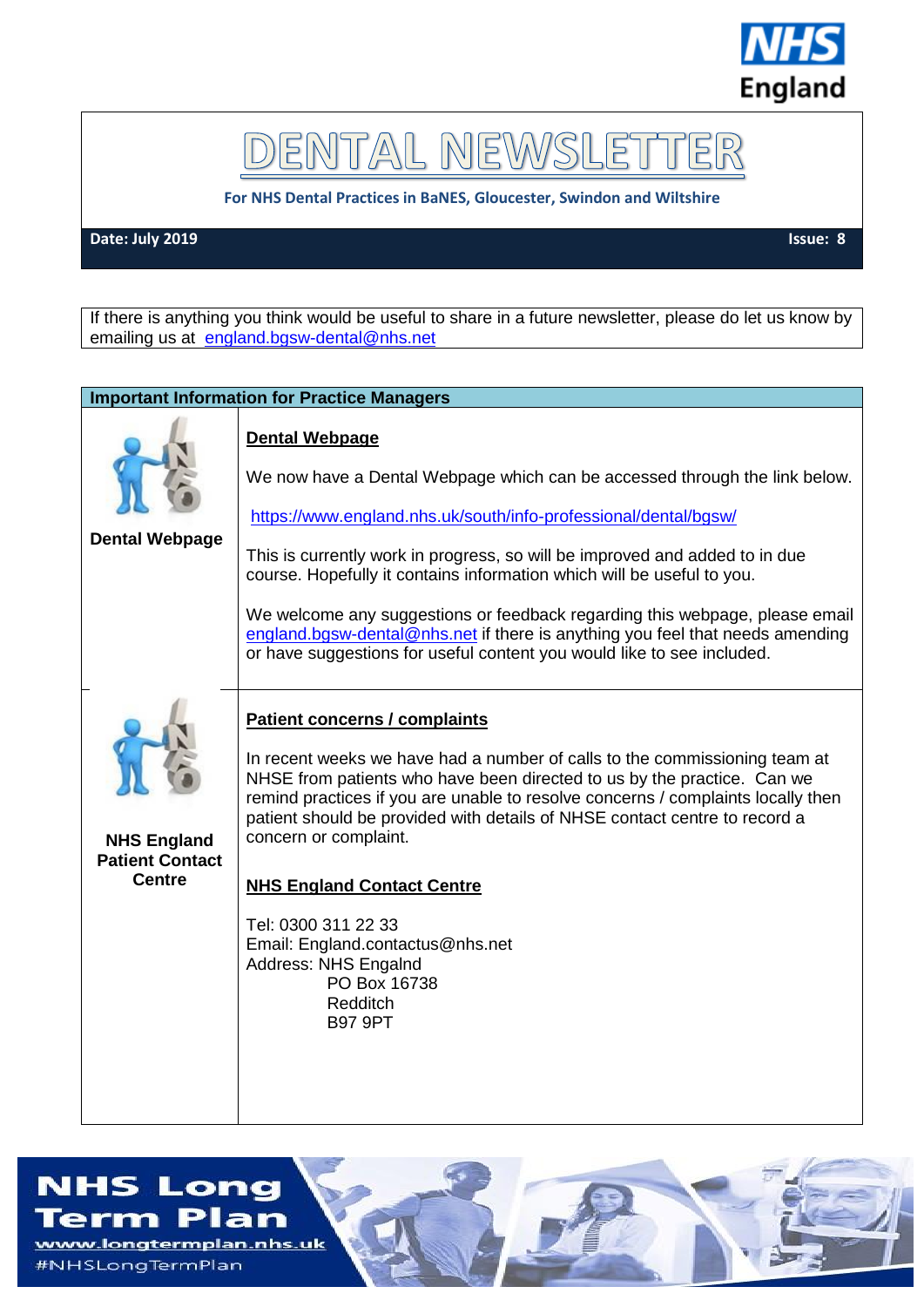

| Commissioning<br><b>Standards</b> | <b>Commissioning Standards</b><br>The Office of the Chief Dental Officer, NHS England and NHS Improvement<br>have produced a commissioning standard for restorative dentistry in England.<br>The Standards will support NHS England in commissioning consistent patient-<br>centred restorative dental care services.<br>This guide aims to offer a standardised framework for the local commissioning<br>of specialist and specialised restorative dentistry services. It is intended to be<br>used by commissioners to ensure that they are improving access to care, based<br>on patient needs, with demonstrable high-value health outcomes experienced<br>by patients.<br>Commissioners will need to work closely with local restorative dentistry<br>Managed Clinical Networks (MCNs), Consultants in Dental Public Health and<br>Local Dental Networks (LDNs) or dental system leadership teams. Together<br>they will be responsible for delivering the best place-based patient journey<br>possible that meets the needs of diverse local patient population groups and<br>works towards reducing inequalities in access to treatment and outcomes while<br>achieving the nationally expected standards of care provision. |
|-----------------------------------|-------------------------------------------------------------------------------------------------------------------------------------------------------------------------------------------------------------------------------------------------------------------------------------------------------------------------------------------------------------------------------------------------------------------------------------------------------------------------------------------------------------------------------------------------------------------------------------------------------------------------------------------------------------------------------------------------------------------------------------------------------------------------------------------------------------------------------------------------------------------------------------------------------------------------------------------------------------------------------------------------------------------------------------------------------------------------------------------------------------------------------------------------------------------------------------------------------------------------------------|
|                                   | To download a copy of this standard go to https://www.england.nhs.uk/primary-<br>care/dentistry/dentistry-publications/#standards                                                                                                                                                                                                                                                                                                                                                                                                                                                                                                                                                                                                                                                                                                                                                                                                                                                                                                                                                                                                                                                                                                   |
| <b>End Of Year</b>                | <b>End Of Year</b><br>As you may already be aware the dental team with support from the DSD<br>followed the national Single Operating Model (SOM) for Mid Year contract<br>management. The DSD will also be supporting the team with end of year<br>processing.<br>Once end of year figures have been validated we will be sharing achievement<br>and under delivery at a high level. Our aim will be to mutually agree rebasing<br>where contracts have a history of under delivery, providing the opportunity to re-<br>procure dental services.                                                                                                                                                                                                                                                                                                                                                                                                                                                                                                                                                                                                                                                                                  |
| <b>Dental Contract</b><br>Reform. | <b>Dental Contract Reform</b><br>Please see attached link to July 2019 DCR Newsletter for your information:<br>DCR News Issue 10<br>.pdf                                                                                                                                                                                                                                                                                                                                                                                                                                                                                                                                                                                                                                                                                                                                                                                                                                                                                                                                                                                                                                                                                            |

## **NHS Long Term Plan**

www.longtermplan.nhs.uk #NHSLongTermPlan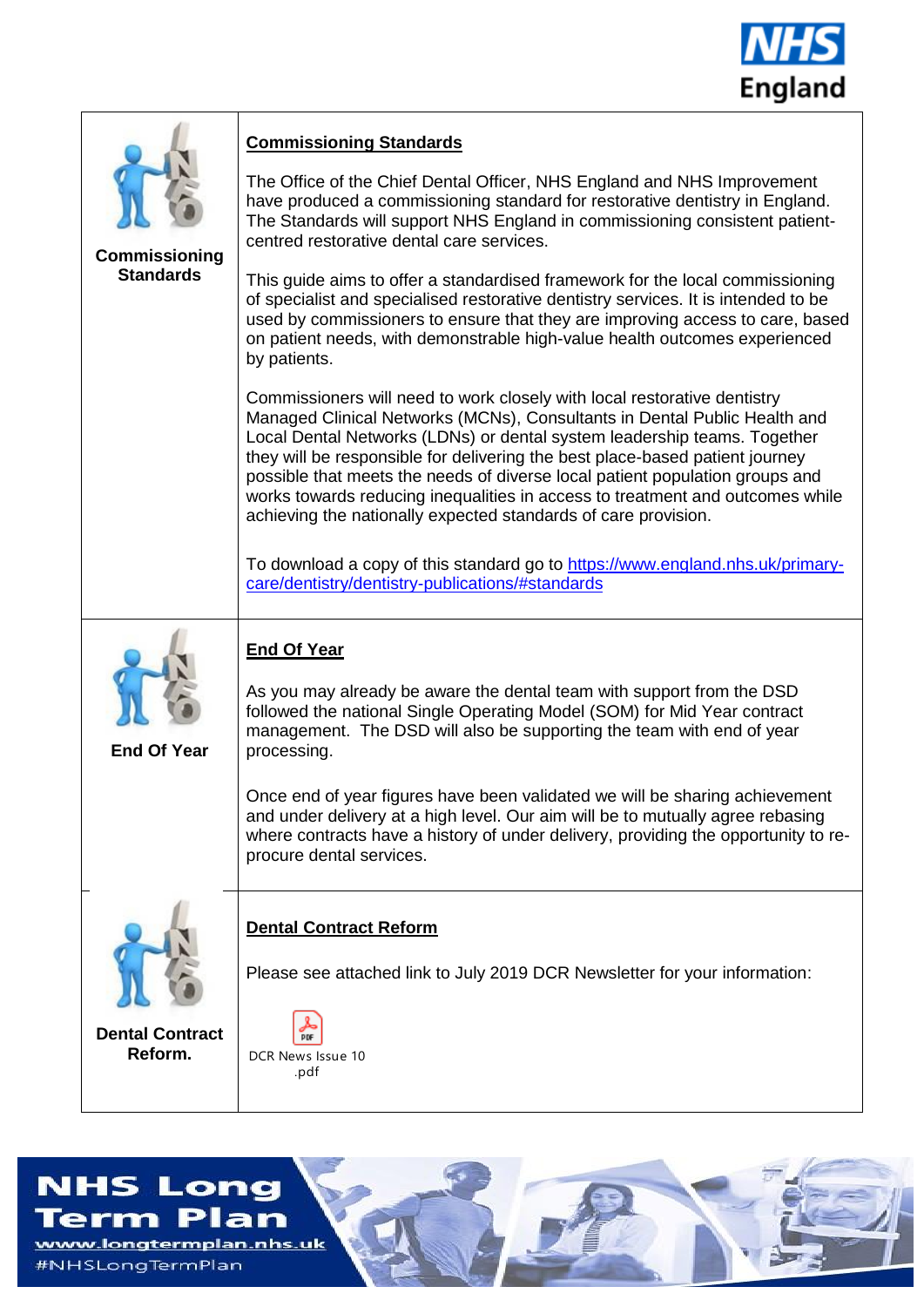

| <b>Gloucestershire</b><br><b>Community</b><br><b>Dental Service</b>         | <b>Gloucestershire CDS</b><br>Gloucestershire Community Dental Service website successfully went live on<br>11 <sup>th</sup> July 2019 https://www.gloscommunitydental.nhs.uk/<br>This now means that both the GDPs and the public have access to the latest<br>information about the Community Dental Service. Please encourage patients<br>and their carers to use the site and direct GDPs and other healthcare<br>professional to the referral information/forms.<br><b>Springbank Dental Service</b><br>The Springbank service is no longer restricted to accepting patients from GL51<br>and now accepts patients from any location. The service is provided from:<br>Springway Community Resource Centre,<br>Springbank Way<br>Cheltenham<br><b>GL51 0LG</b> |
|-----------------------------------------------------------------------------|---------------------------------------------------------------------------------------------------------------------------------------------------------------------------------------------------------------------------------------------------------------------------------------------------------------------------------------------------------------------------------------------------------------------------------------------------------------------------------------------------------------------------------------------------------------------------------------------------------------------------------------------------------------------------------------------------------------------------------------------------------------------|
| <b>Gloucestershire</b><br><b>Referrals Central</b><br><b>Booking Office</b> | <b>Gloucestershire Referrals Central Booking Office</b><br>The booking office for Gloucestershire referrals has now changed from Victoria<br>Warehouse to Central booking office 8 Pullman Court, Great Western Road,<br>GL1 3ND<br>https://www.gloshospitals.nhs.uk/documents/2329/GHT Head and Neck Cancer Ref<br>erral.doc                                                                                                                                                                                                                                                                                                                                                                                                                                       |
| <b>Practice Visits</b>                                                      | <b>Practice Assurance</b><br>The team is contacting practices to arrange our new practice assurance visits to<br>improve communication and understanding between commissioners and<br>contractors. No preparation is required.                                                                                                                                                                                                                                                                                                                                                                                                                                                                                                                                      |

## **NHS Long**

**Term Plan** www.longtermplan.nhs.uk #NHSLongTermPlan